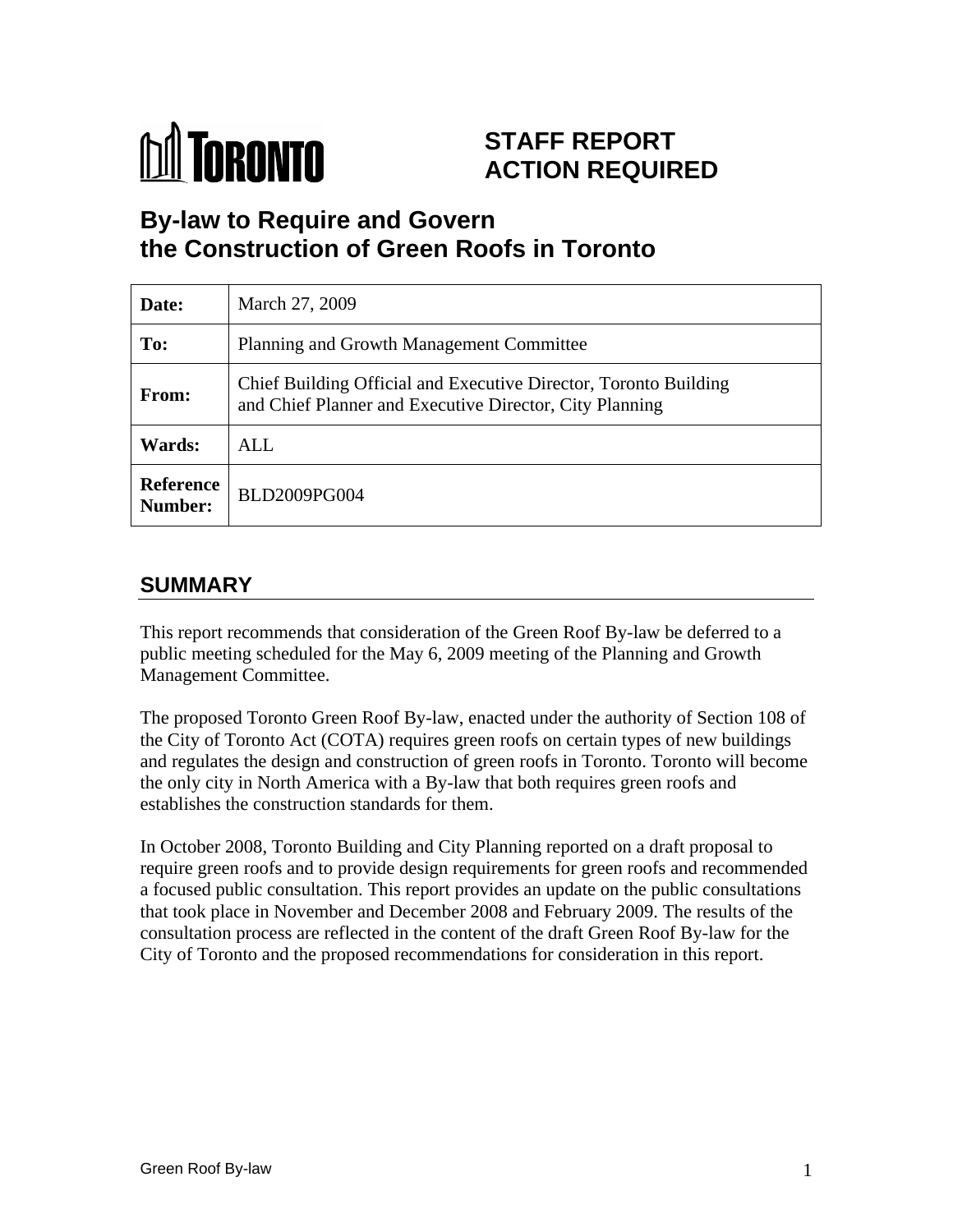### **RECOMMENDATIONS**

### **The Chief Planner and Executive Director, City Planning Division and the Chief Building Official, Executive Director, Toronto Building recommend that:**

- 1. The Committee defer consideration of the Green Roof By-law to the May 6, 2009 meeting of the Planning and Growth Management Committee.
- 2. The Committee schedule a public meeting to be held during the May 6, 2009 meeting of the Planning and Growth Management Committee to consider the following recommendations:
	- a. City Council amend the City of Toronto Municipal Code substantially in accordance with the draft bill attached as Attachment 1 to this report, to require the construction of green roofs, such amendment to come into effect on January 31, 2010.
	- b. City Council amend the City of Toronto Municipal Code substantially in accordance with the draft bill attached as Attachment 1 to this report, to govern the construction of green roofs, such amendment to come into effect on January 31, 2010.
	- c. City Council authorize the City Solicitor to make such stylistic and technical changes to the draft bill as may be required, in consultation with the Chief Planner and the Chief Building Official.
	- d. City Council delegate authority to the Chief Planner and Executive Director, City Planning to approve variances to the Green Roof By-law.
	- e. City Council authorize that cash in-lieu of a green roof required under the Green Roof By-law be directed to the Eco-Roof Incentive Program to be used to green roofs on existing buildings.
	- f. City Council request that the Province amend the regulation under the Building Code Act, 1992 to include as applicable law a by-law made under section 108 of the City of Toronto Act, 2006, and that the Province also be requested to make such amendment prior to January 31, 2010 when the by-law contemplated in this report will come into effect.
	- g. City Council request that the Province provide additional money under the funding formula for the construction of new schools in Toronto.
	- h. City Council direct the Chief Planner and Executive Director of City Planning and the Chief Building Official, Executive Director, Toronto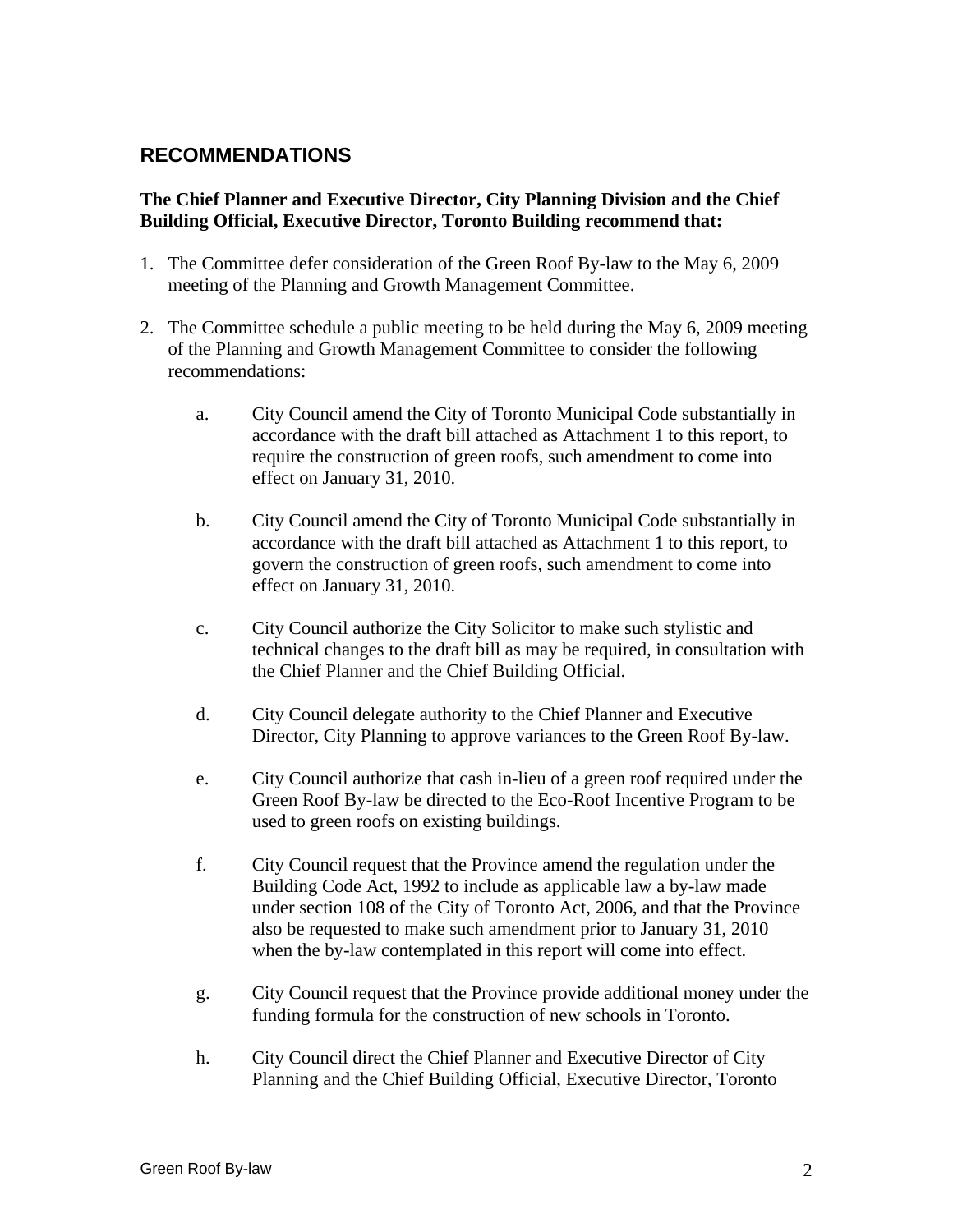Building to undertake a review of the Toronto Green Roof By-law by January 31, 2012.

- i. City Council direct the Chief Building Official to bring forward any proposed technical updates to the Toronto Green Roof Construction Standard following the American National Standards Institute adoption of fire and wind uplift standards and after consultation with the Technical Advisory Group.
- j. City Council adopt amendments to Chapter 363 of the Municipal Code to clarify that the building permit classification "Re-Roofing with structural work, raise roof structure" would also apply to stand alone modifications to create a green roof, such amendment to come into effect upon adoption of the Toronto Green Roof By-law.
- k. City Council authorize the City Solicitor be authorized to introduce the necessary Bill in Council to give effect thereto.

### **Implementation Points**

City Planning and Toronto Building are proposing that the Green Roof By-law be considered by the Committee at the May 6, 2009 Planning and Growth Management Committee meeting. The deferral is proposed to allow adequate time for the public to consider the content of the report and to set a scheduled time to hear deputations from the public. The contract of the contract of the contract of the contract of the contract of the contract of the contract of the contract of the contract of the contract of the contract of the contract of the contract of the co

The implementation of the Green Roof By-law, as recommended in this report, requires the development of an implementation strategy to educate the public, City staff and the development community on the requirements of the By-law. The implementation strategy will include a communication plan and implementation protocols in preparation for the By-law coming into effect on January 31, 2010.

Training for City staff on green roofs will be included as part of the staff training course for the Toronto Green Standard that is currently under development. The course will target staff involved in the development review process, as well as capital project managers, and be designed to strengthen staff knowledge of sustainable design. Additional technical training materials on the Toronto Green Roof Construction Standard will be developed and delivered to Toronto Building staff.

### **Financial Impact**

The recommendations will have no financial impact beyond what has already been approved in the Toronto Building base budget.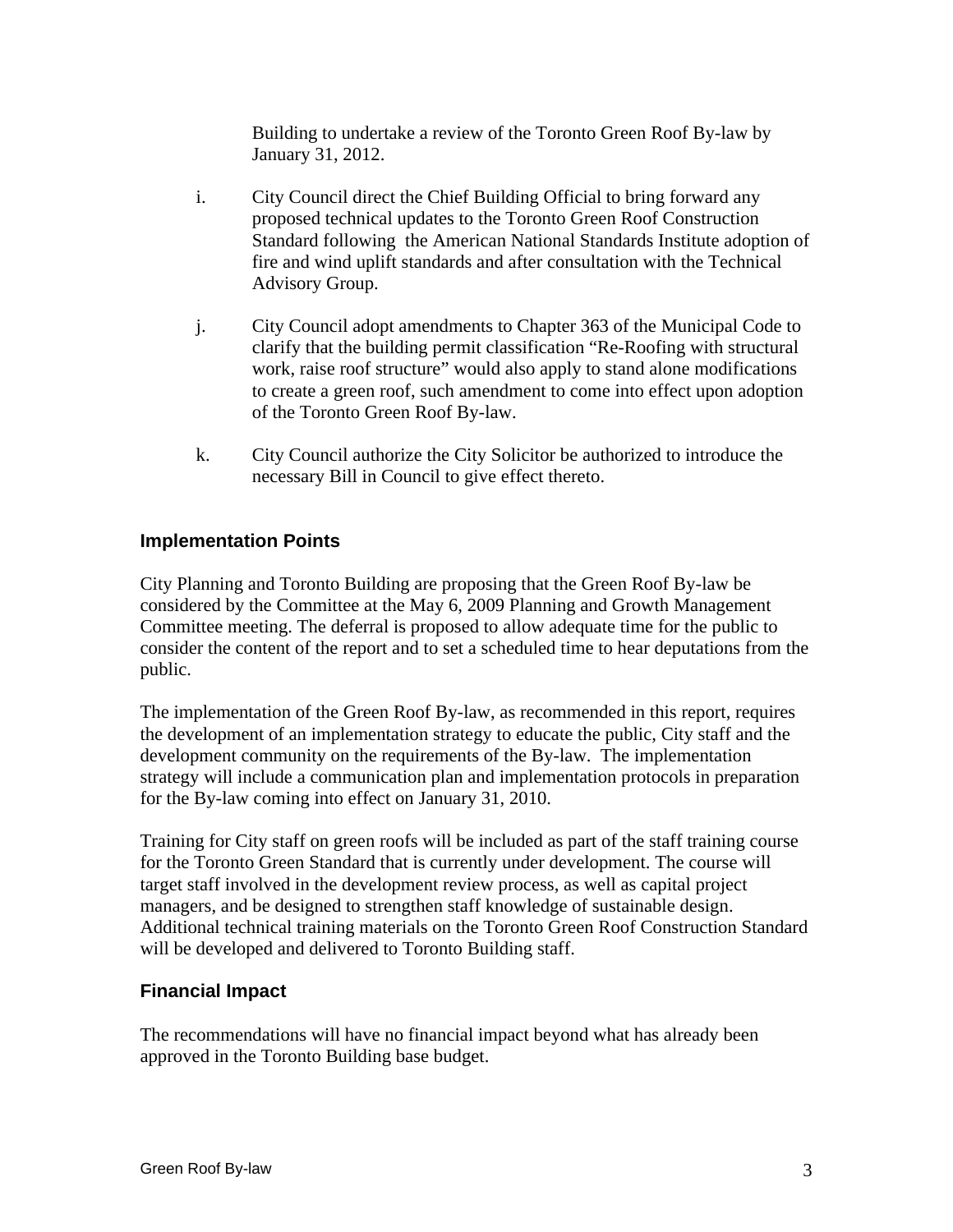Implementation of the recommendations contained in this report will not require any additional staff in Toronto Building. This report proposes no additional fees or increases to fees for building permits to construct green roofs. Under the 2009 Toronto Building Fee Schedule, the construction of a stand alone green roof is considered "Re-roofing with structural work, raise roof structure". This 2009 fee is assessed at  $$4.82/m<sup>2</sup>$ . The report . The report proposes to clarify that this classification of building permits would also apply to stand alone modifications to create a green roof.

# **DECISION HISTORY**

Status Update on the Green Roof By-law At its meeting on January 8 2009, the Planning and Growth Management Committee received a status update report on the public consultations for the Green Roof By-law that were conducted in November and December 2008. <http://www.toronto.ca/legdocs/mmis/2009/pg/bgrd/backgroundfile-17893.pdf>

Proposed By-law to Require and Govern the Construction of Green Roofs At its meeting on November 13, 2008, the Planning and Growth Management Committee endorsed a report directing Toronto Building and City Planning to "consult with affected stakeholders about the proposed approach to require and govern the construction of green roofs". The report also recommended that amendments or additions to the Toronto Green Roof Construction Standard undergo review by the Green Roof Technical Advisory Group prior to consideration by Council.

<http://www.toronto.ca/legdocs/mmis/2008/pg/bgrd/backgroundfile-16784.pdf>

Requiring and Governing the Construction of Green Roofs in Toronto At its meeting of June 28, 2007, the Planning and Growth Management Committee endorsed the report from the Chief Building Official and Executive Director, Toronto Building recommending that Council proceed with the development of a green roof building standard for the City of Toronto.

<http://www.toronto.ca/legdocs/mmis/2007/pg/bgrd/backgroundfile-4973.pdf>

# **ISSUE BACKGROUND**

Green roofs provide many benefits to the City including reducing the urban heat island effect and energy consumption; improving air quality and stormwater management and creating opportunities for biodiversity and habitat creation and the beautification of the City. The construction of green roofs supports the implementation of city-wide environmental policy objectives of the 'Climate Change, Clean Air and Sustainable Energy Action Plan' and the 'Wet Weather Flow Management Master Plan'. The City's Official Plan also supports the use of green roofs as an innovative approach to reducing the urban heat island effect in Toronto.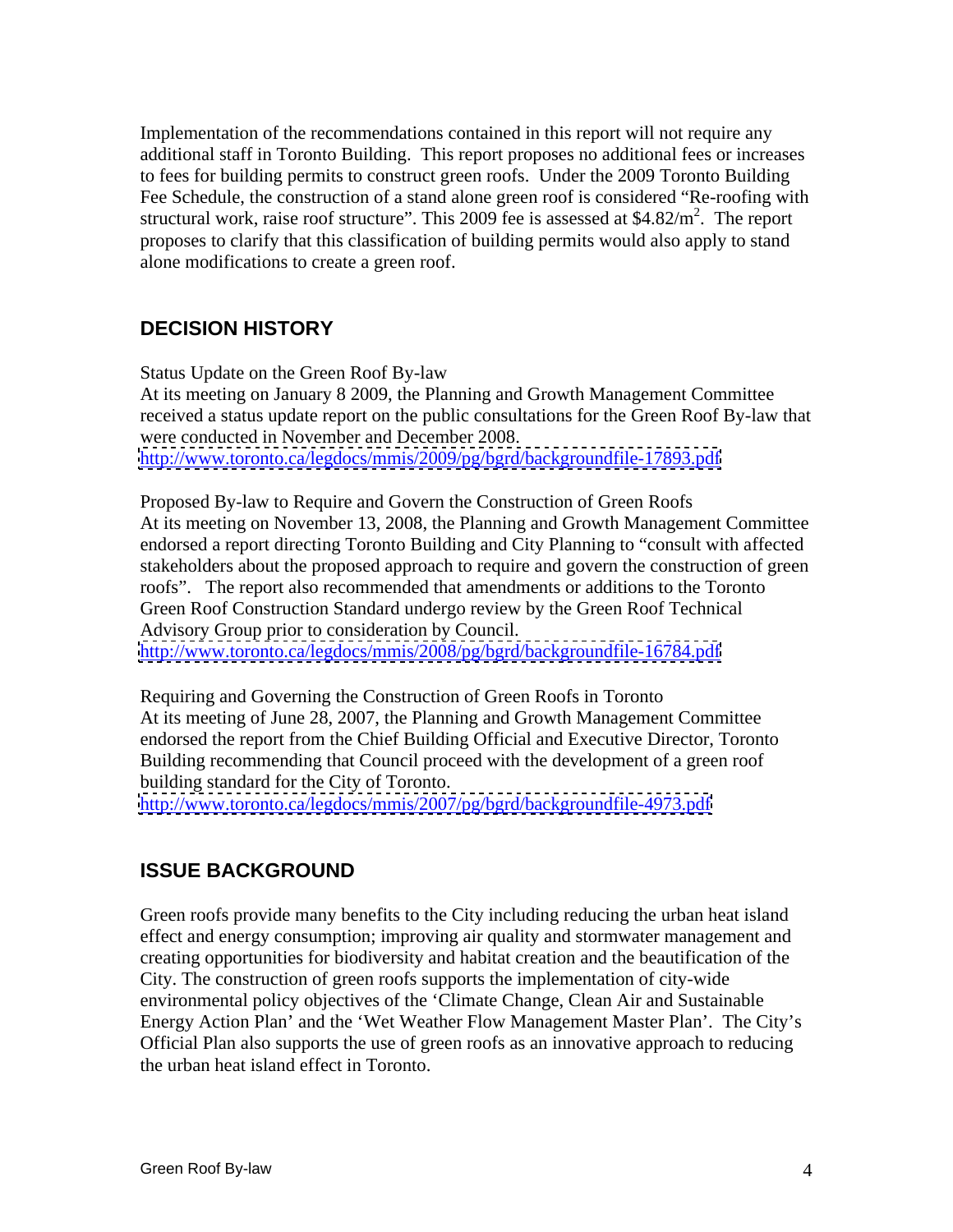In February, 2006, Toronto City Council adopted Toronto's Green Roof Strategy to encourage the construction of green roofs on City and privately owned buildings through incentives, public education and the development approval process. The Green Roof Strategy called "Making Green Roofs Happen" emerged from a process of extensive stakeholder consultation and a consultant's study of the costs and benefits of green roofs to the City.

Section 108 of the City of Toronto Act, 2006 provided Council with the authority to pass a by-law requiring and governing the construction of green roofs. The new authority under COTA allows the City to require green roofs as-of-right as opposed to the current program of encouraging green roofs for new private development. The provincial authority was specific in allowing the City to set standards only for green roofs. This is an "exception" to the Building Code Act, 1992 which generally prohibits municipal bylaws exceed the requirements of the Ontario Building Code.

The October 29, 2008 report from the Chief Planner and the Chief Building Official provided a draft framework and draft construction standard for a Green Roof By-law and served as the basis for subsequent stakeholder consultations in November and December 2008 and February 2009.

# **COMMENTS**

The proposed Toronto Green Roof By-law would be an additional chapter to the Toronto Municipal Code, under the authority of COTA. The By-law contains two sections based on the authority granted to the City in the COTA: Part A governing where green roofs would be required in the City; Part B containing the administrative provisions for governing the construction of green roofs.

The following report provides a summary of the public consultation and the recommendations for the City of Toronto Green Roof By-law that will be considered at the May 6, 2009 meeting of the Planning and Growth Management Committee:

# **Part A: Where to Require Green Roofs**

### **Consultation**

The City Planning Division conducted two rounds of public consultations with affected stakeholders on a draft proposal to require green roofs in Toronto. The workshops included background presentations, facilitated table discussions and the submission of workbooks for written responses. Included among the more than 150 participants were building owners, architects, landscape architects, developers, green roof designers, installers and manufacturers, roofing contractors and manufacturers, industry associations, City ABCDs and interested members of the public and business community. The participants identified key issues and provided valuable feedback in facilitated workshop sessions.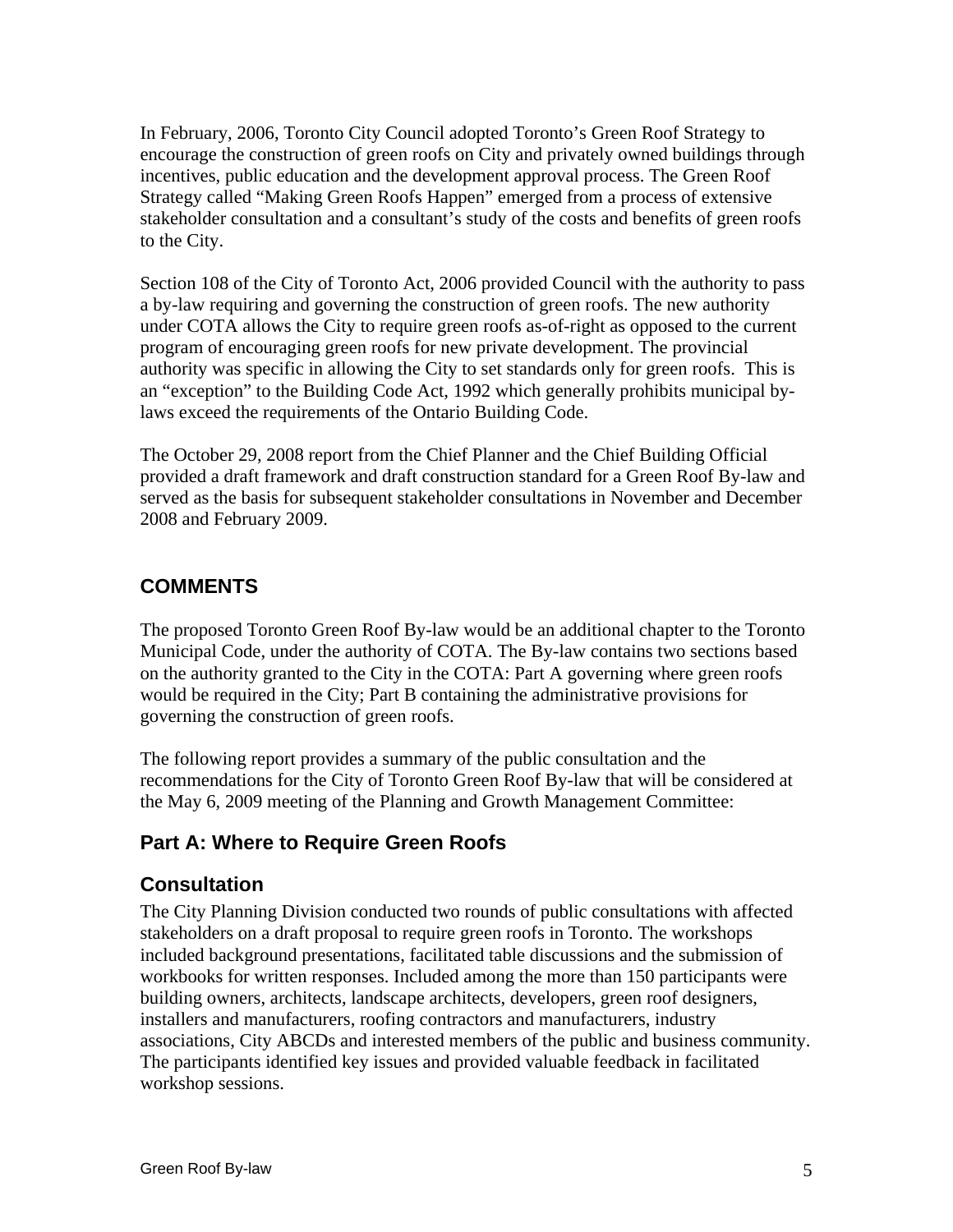Following the first round of meetings in November and December 2008, the comments overwhelmingly identified the need for further consultation and three additional meetings were held in February 2009. In addition, several meetings were held with individual stakeholders including the Toronto District School Board, the Toronto Catholic District School Board and roofing contractors to further explore issues raised during the public consultation. The Technical Advisory Group was also convened for a meeting to provide comments to staff on the green roof requirement.

Staff received 149 written submissions from individuals who attended the consultation sessions and 14 written submissions on the draft proposals for the Green Roof By-law. Comments were generally supportive of the intent of the By-law; however there were many suggestions as to how best the Green Roof By-law could support the sustainability objectives of the City. A detailed summary of the public comments and staff responses will be available to view on the City's website at:<http://www.toronto.ca/greenroofs/>.<br>The following provides a summary of the comments received:

#### **Coverage and Thresholds**

During the consultation on what building types and sizes green roofs would be required on, it became clear that there were many stakeholders that support green development practices, however the By-law proposals appeared too rigid to accommodate the diversity of development that occurs in Toronto. Stakeholders raised the following concerns:

- green roof requirement will impact building design options;
- green roof requirement would preclude the use of rooftop renewable energy technologies;
- green roof requirement would limit the uses of the roof area;
- 50 percent coverage of the building footprint will be difficult to achieve; and
- green roof requirement should be based on performance rather than just green roof technology.

Several stakeholders suggested that the By-law contain a graduated requirement that would ensure larger buildings require larger green roofs. This would minimize the impact on smaller developments where the cost is spread across a fewer number of units, or where the environmental impact is less. Some stakeholders also expressed concerns that non-residential development had a lower threshold than residential development. It was also noted that it is important to ensure that the By-law does not focus only on the large buildings, because all development contributes to the quality of the environment in Toronto.

Comments from stakeholders have been used to inform the revised structure of the green roof requirement, the definition of available roof space and the variance process that is proposed in the By-law.

There were several stakeholders that highlighted the need to carefully consider the application of green roofs on tall buildings. Some questioned the benefit to the City of requiring small green roofs on the towers of tall buildings. Preference was given for a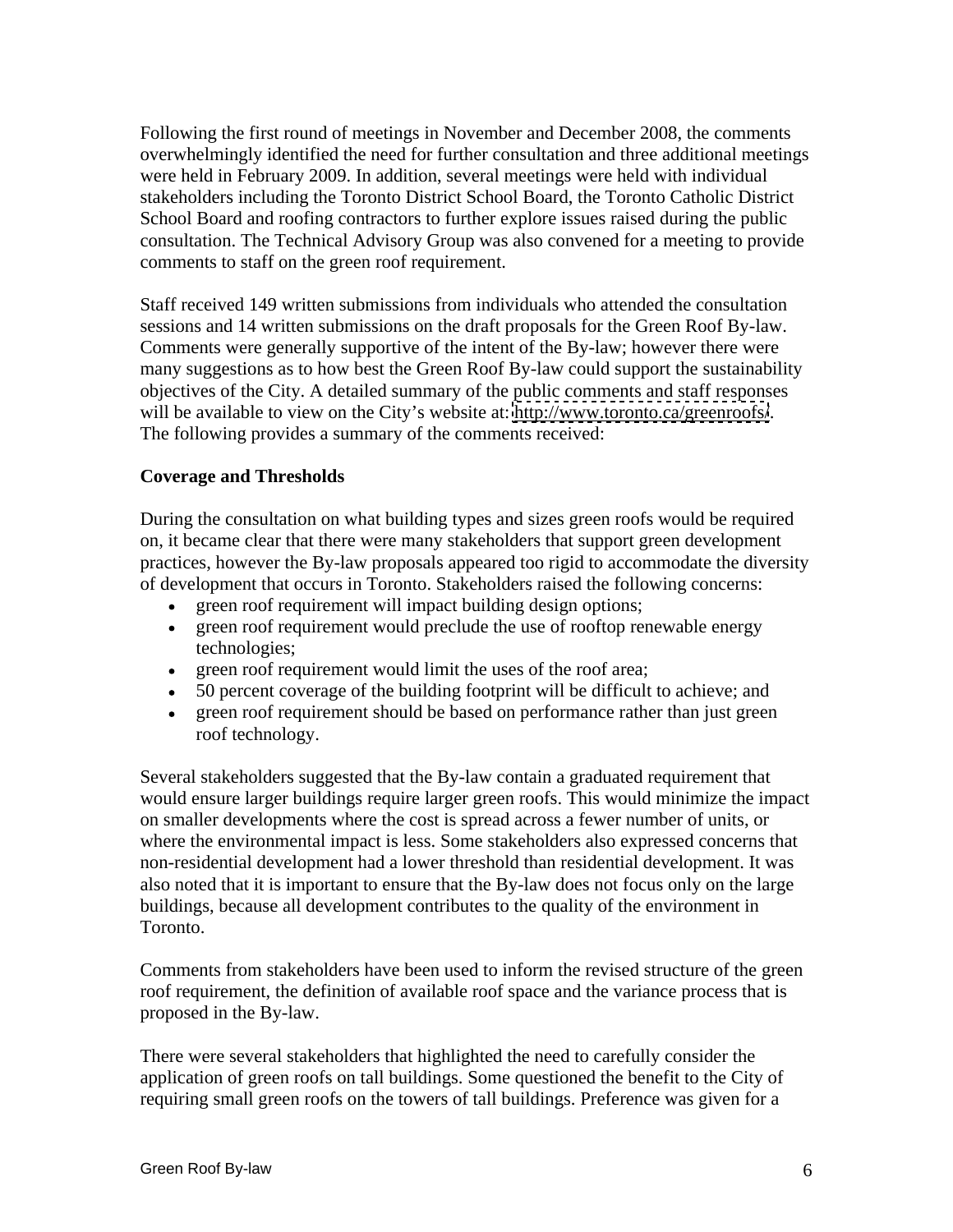solution that encouraged green roofs at the podium level. Some stakeholders stressed that any requirement for tall buildings must be consistent with the City's Tall Building Guidelines. These comments are reflected in the criteria for calculating available roof space for buildings containing a tower and a podium and support the implementation of the Tall Building Guidelines.

Large scale low-rise residential townhouse development was considered during the first round of consultations at the request of the Planning and Growth Management Committee. Stakeholders raised concerns with requiring green roofs on townhouse developments including: high costs for individual owners; potential challenges with wood frame construction; safety associated with maintenance on multi-storey townhouse development; and impact on low-rise residential design. These comments were considered and are reflected in the minimum height threshold for residential development that would exclude low-rise residential development.

### **Industrial Development**

During the public consultation, two of the meetings were designated for owners and developers of industrial use buildings in Toronto. At those meetings staff received 41 written submissions including many from industrial stakeholders. The comments expressed significant concern that any green roof requirement would be technically and economically impractical on industrial use buildings. Written submissions identified a possible 50 to 70 percent increase in construction costs with limited ability for the industry to absorb these higher costs.

Stakeholders suggested that such significant increases in construction costs would only serve to increase the barriers to developing new employment uses in Toronto or expanding existing facilities within the City. These actions, according to participants, would result in a loss of new and existing jobs to less restrictive 905 municipalities and would contradict many City policies to encourage employment in Toronto.

Rather than a regulatory approach, it was recommended by industrial stakeholders that the City should focus its efforts on the education of the industrial sector on green development practices including green roofs, and provide incentives for companies to invest in sustainable practices that will make industry more competitive in Toronto. These comments are reflected in the recommended exemption for industrial use buildings from the Green Roof By-law.

#### **Commercial Development**

Stakeholders representing commercial development suggested that commercial buildings are similar in structure to industrial and should be provided with the same "alternative compliance" option that had initially been proposed for industrial and school use buildings. A legal review determined that any alternatives must be on the roof area only and include a green roof. As a result the "alternative compliance" will not form part of the By-law.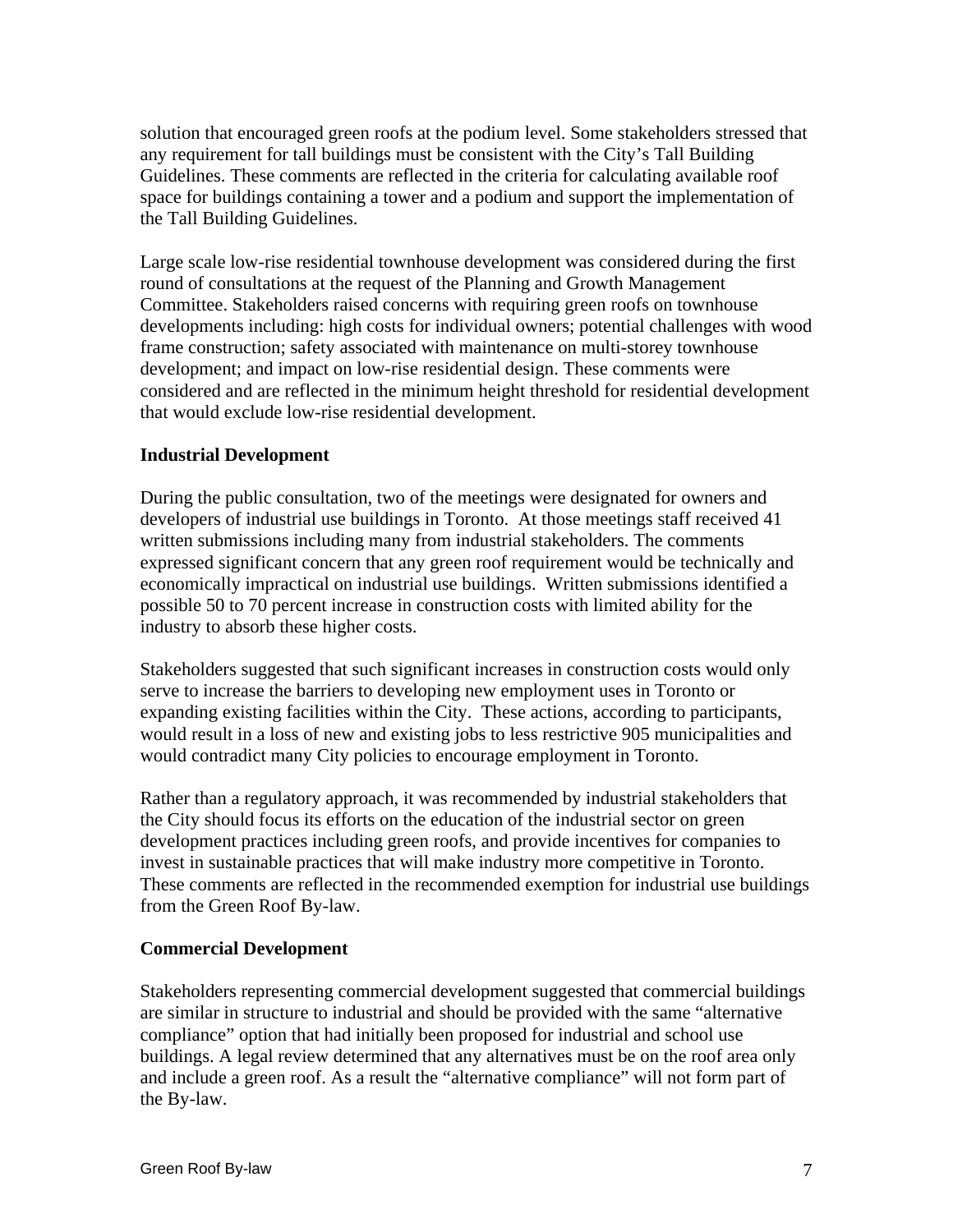Although low-rise commercial and industrial buildings are similar structurally, the City does not treat retail uses the same as industrial uses from a policy perspective. New retail development differs from industrial development for the following reasons: it must be located in a close proximity to its market; it often displaces existing retail in an area and does not result in a net gain in retail floor space or employment; and it is likely to be less sensitive to incremental increases in cost than that of large-scale office and industrial development.

Some stakeholders identified concerns over potential food safety impacts of green roofs on retail food stores. Currently Toronto Public Health does not have any regulations that would prohibit the installation of green roofs on buildings used for food handling.

#### **Incentives**

Several stakeholders identified a greater need for incentives to encourage the installation of green roofs on new and existing buildings. Stakeholders specifically mentioned the need for incentives for residential development and the extension of the Eco-Roofs Incentive Program to apply to new industrial, commercial and institutional development.

#### **Implementation**

Participants at the workshops from all professional backgrounds acknowledged the need for the City to provide adequate lead time to accommodate the additional requirements of the Green Roof By-law. Stakeholder comments also mentioned that green roofs need to planned early in the design process for many buildings and suggested that existing planning applications should be exempted from the requirements of the By-law. Some comments indicated a concern that the roofing, green roofing and design communities may not be prepared to meet the new demands this By-law may place upon them. The majority of participants recommended a transition period from between six months to two years before the By-law comes into effect to accommodate these concerns.

The City held a meeting with the Ontario Industrial Roofing Association, representatives of five major roofing companies and a manufacturer of roofing assemblies following the public consultation period. At the meeting, staff heard that experience with green roofs is slowly growing among larger roofing contractors in Toronto. Few roofing contractors install green roofs directly; more often subcontracting to a green roof installer to complete the work. The industry expects to be equipped to handle requirements that result from a Green Roof By-law.

The comments from the consultation are reflected in the recommended implementation strategy for the Green Roof By-law.

### **Overview of the Green Roof Requirement**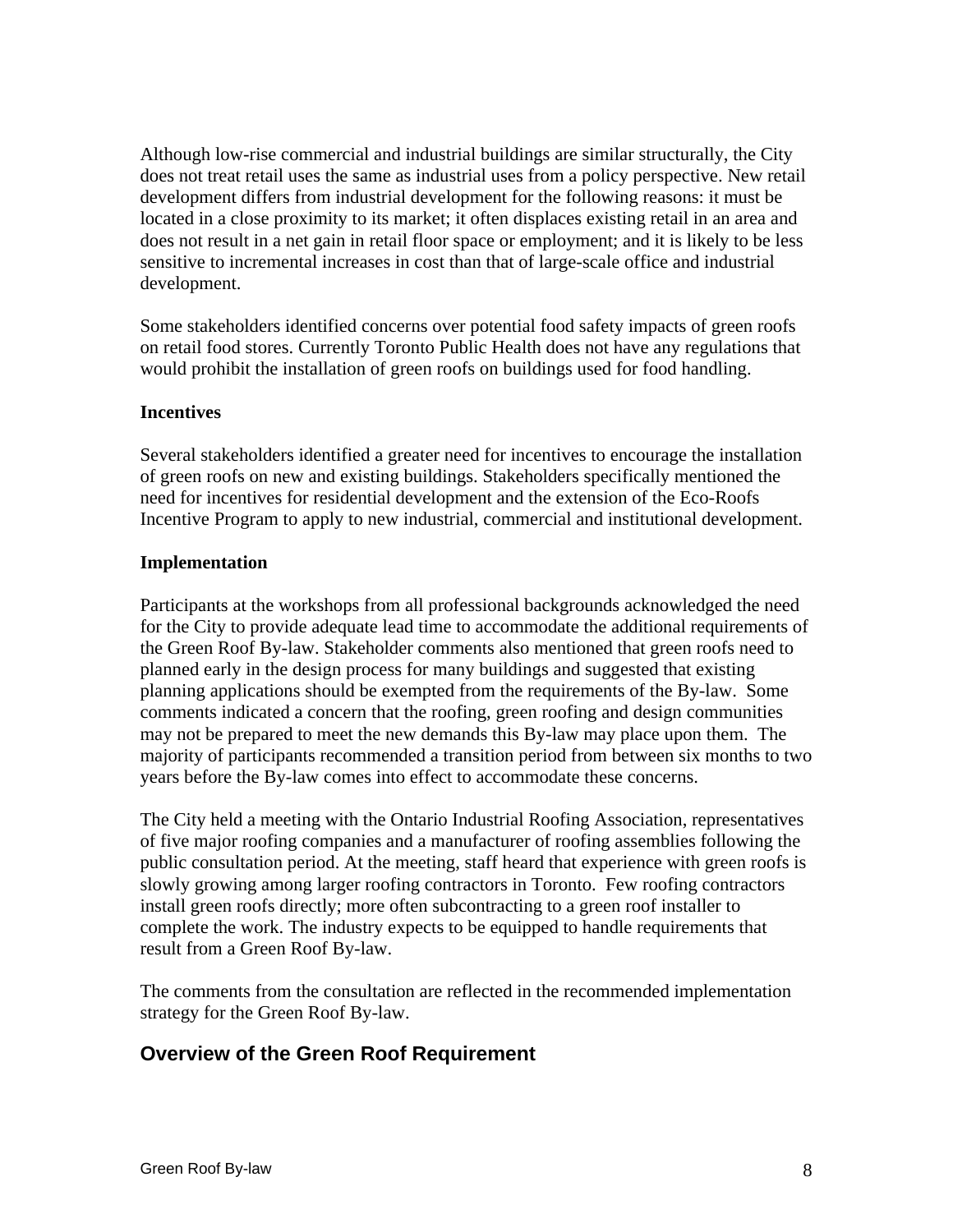It is proposed the green roofs be required based on new development, based on building size (Gross Floor Area). Graduated gross floor area (GFA) thresholds for new development are proposed to ensure that larger green roofs are secured on larger scale development where the additional cost of the green roof may be smaller relative to the total construction cost of the building or where the environmental benefits may be the greatest.

Based on feedback from the consultation process, it is proposed that:

- All new non-residential with a GFA of 5,000  $m<sup>2</sup>$  or greater be required to install and maintain a green roof; and
- All new residential development with a GFA of 5,000  $m<sup>2</sup>$  or greater and a height equal to or greater than 23m be required to install and maintain a green roof.

The size of the required green roof is determined by the total GFA of the development, and ranges from 30 percent to 60 percent of the available roof space of the building (see table 1 below). In other words, the larger the development the larger the percentage of green roof that is required. Available roof space is defined as the total roof area excluding the following: areas designated for renewable energy devices; non-vegetative areas required in the Toronto Green Roof Construction Standard; and private terraces (no larger than the first floor area of the abutting unit).

| Gross Floor Area<br>(Size of Building)    | Coverage of Available Roof Space<br>(Size of green roof) |
|-------------------------------------------|----------------------------------------------------------|
| $  5,000-9,999$ m <sup>2</sup>            |                                                          |
| 10,000-14,999 m <sup>2</sup>              |                                                          |
| 15,000-19,999 m <sup>2</sup>              |                                                          |
| $ 20,000 \text{ m}^2 \text{ or greater} $ |                                                          |

For buildings where a development contains a tower set atop a podium, the following conditions are applied to the calculation of available roof space:

- Where the average floor plate size of the tower is less than  $750 \text{ m}^2$ , then the roof area of the tower is excluded from available roof space.
- Where the average floor plate size of the tower is greater than  $750 \text{ m}^2$ , then the , then the roof area of the tower is included as available roof space.

# **Exemptions from the Green Roof Requirement**

It is proposed that industrial, school and affordable housing development be exempted from the green roof requirement of the By-law.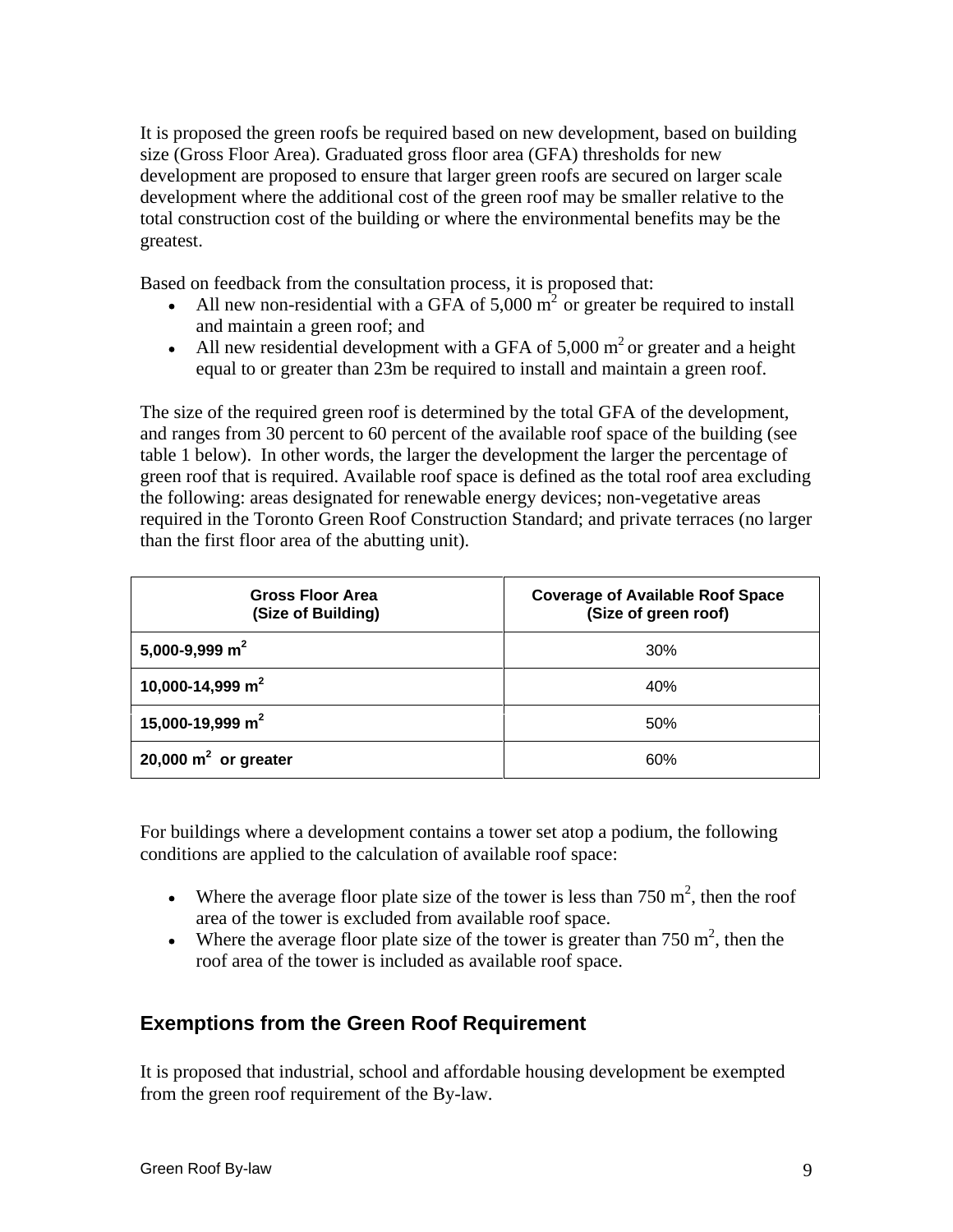The City of Toronto has expressed its commitment to improving the environmental performance of new buildings in Toronto through its adoption of the Toronto Green Standard (TGS) and incentive programs to encourage green development. All new development requiring site plan approval will be required to meet Tier 1 of the TGS in September 2009 and development receiving funding through economic development and affordable housing programs are already required to meet the TGS. As a result, development that is exempted from the requirements of the By-law will not be exempt from achieving higher levels of environmental performance.

#### **Industrial Development**

Industrial development poses several technical and economic barriers to the installation of green roofs on low-rise industrial use buildings. During consultation, stakeholders concluded that industrial buildings are typically low-cost, single-storey buildings with a roof area equal to the building footprint; and often contain open, unconditioned spaces with long clear roof spans. The incremental cost of an extensive green roof accounts for a significantly higher percentage of the total construction cost than would be found in other building types, with limited opportunities for energy savings.

The City of Toronto has an interest in encouraging the retention and expansion of industrial development as evident in the Imagination, Manufacturing, Innovation, Technology (IMIT) Grants Program and the Development Charge By-law. In May 2008, Council approved the creation of a City-wide financial incentive program to stimulate economic growth and job creation through grants to key employment sectors. The IMIT grant program was created to assist industrial and commercial sectors by providing incentives to help address the challenges facing the development of employment uses in Toronto. The IMIT report notes that the level of industrial and office growth in the City is currently too low for City to achieve its Official Plan employment targets.

The 2009 Development Charges By-law that comes into effect on May 1, 2009 continues to include a long-standing exemption from development charges for industrial development. The report cites the sensitivity of industrial uses to development cost pressures; industry's inability to pass on costs to their customers; and benefits that result from job creation and local economic activity as the rationale behind the exemption. The report acknowledges that similar to taxes, Development Charges can impact the economic decisions made by landowners, developers and other economic participants and have the potential to decrease the rate of development for industries serving markets outside of the City of Toronto.

Initially an "alternative compliance" was considered for industrial buildings which would have benefits similar to those of a green roof at a lower cost using cool roofing materials, tree planting and at-grade soft landscaping. However, a legal review of Section 108 of COTA concluded that any alternative requirement of the By-law is restricted to the roof area of the development and must include a green roof— ruling out the alternative compliance option.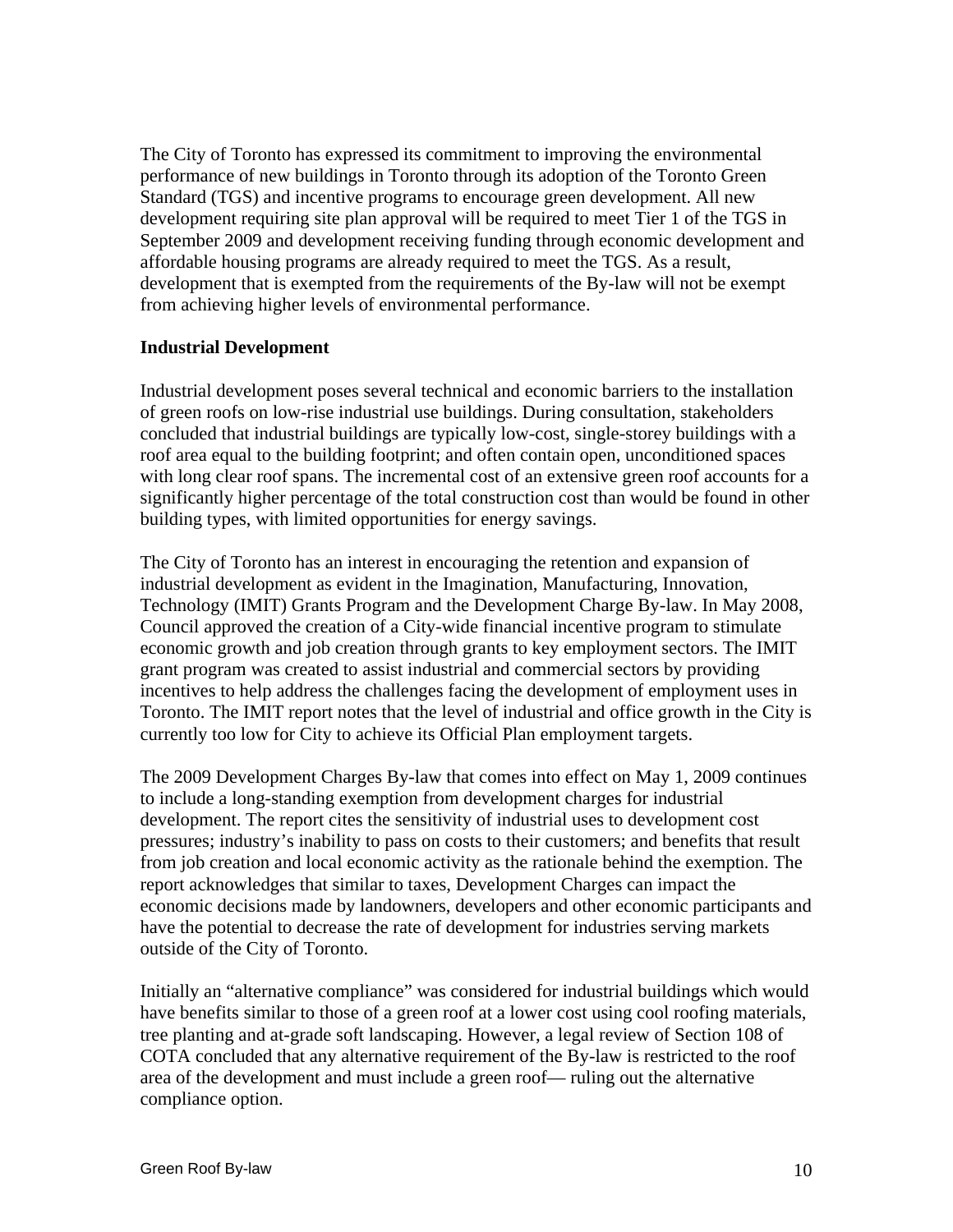Options were considered to limit the requirement for industrial buildings to large buildings over 10,000 m<sup>2</sup> and/or provide a maximum green roof area of no larger than 10 percent of available roof space up to a maximum size of 2,000  $m^2$ . Despite limiting the cost of the green roof to as low as \$200,000 for large industrial buildings and maximizing the incentives available through the Eco-Roof Incentive Program, this option continues to impose costs that are inconsistent with Council polices to encourage employment uses.

In the meantime, a number of efforts are underway to ensure that the environmental performance of new industrial buildings will not lag behind other development sectors including:

- Eco-Roof Incentive Program that provides incentives for retrofitting existing industrial, commercial and institutional buildings with green and cool roofs;
- Tier 1 of the Toronto Green Standard (TGS) will be required for all new development requiring site plan approval in September 2009; and
- Compliance with the TGS is required to receive grants under the IMIT program.

It was concluded that imposing the costs associated with a green roof on industrial development could effectively negate any incentives designed to attract new business to Toronto, and may limit the ability for existing industries to expand in-place. An exemption for industrial development is consistent with the City's policies to retain employment uses in Toronto's Employment Areas.

### **Non-profit Housing**

Council has recognized that affordable housing contributes positively to the City's economy and environment and supports the development of affordable housing through policies in the Official Plan that encourage the creation of low-income housing opportunities; an exemption from development charges; and facilitation support through the development approval process.

Similar to industrial development, non-profit housing providers cannot pass on the additional construction costs associated with a green roof on to tenants. The additional cost of a green roof could make such project financially challenging and may come at the cost of affordable rental units.

It was concluded that requiring a green roof on non-profit housing may reduce the financial viability of many affordable housing projects. It is recommended that non-profit housing be exempt from the requirements to construct green roofs. An exemption is consistent with City policies to encourage affordable housing development in Toronto.

### **School Use Buildings**

Public and separate schools in Toronto represent a type of development that occurs relatively infrequently within the City. Schools typically consist of a low-rise building on a large site with large open space areas for students. The characteristics of typical school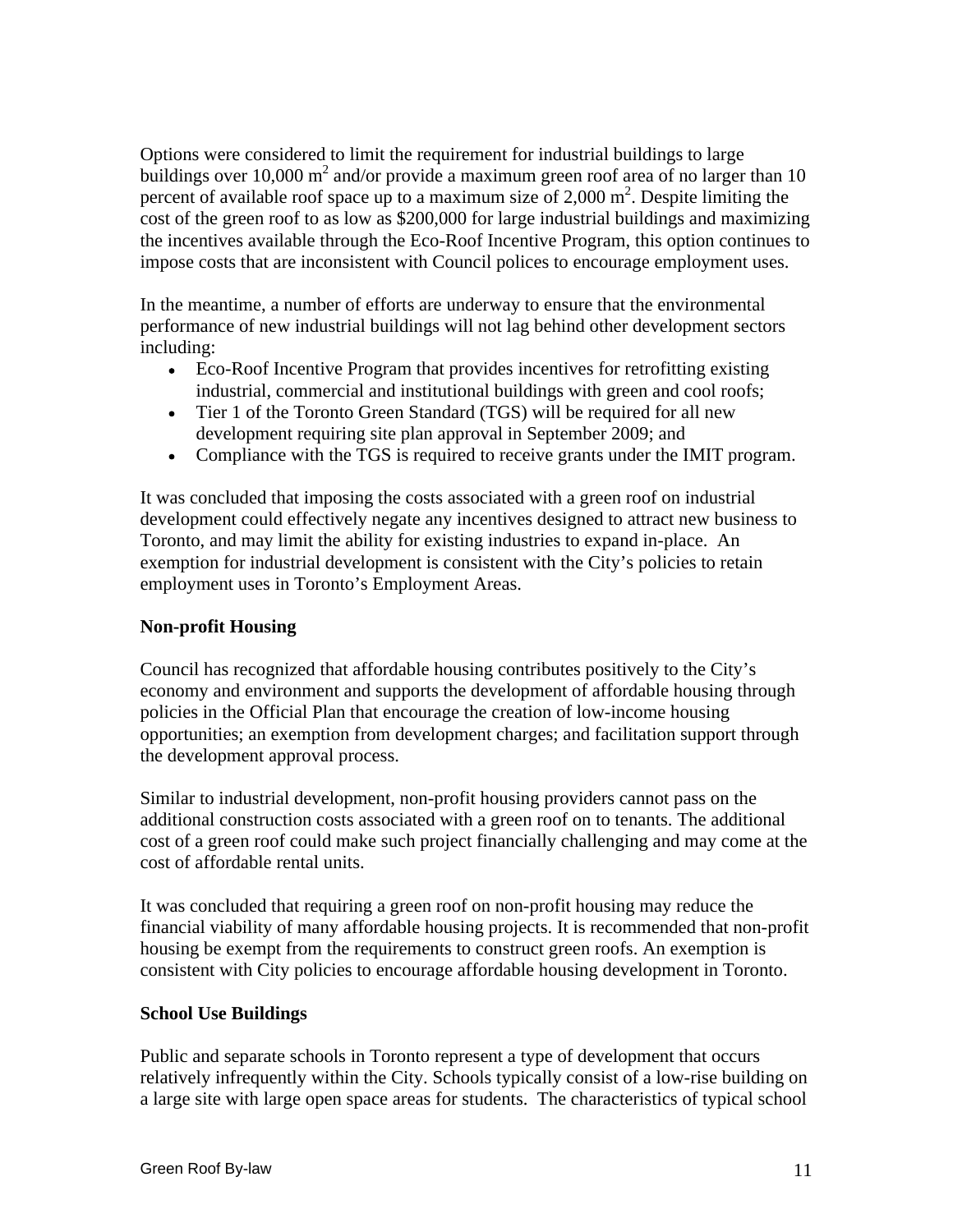sites provide excellent opportunities for greening of the site and achieving benefits equal to or greater than that of a green roof, at-grade which benefits the users of the school and the environment simultaneously.

 The Toronto District School Board (TDSB) has installed a small green roof on the new Morningside Heights North Elementary School and has received funding through the former Green Roof Incentive Program for a green roof on Jackman Public School. The TDSB is currently not recommending any green roofs be installed on its facilities. Based on their experience to-date with green roofs and current capital budget constraints for new schools, the TDSB has concluded that greening of school sites would best serve the needs of students and surrounding neighbourhoods if it maximized at-grade greening opportunities.

All new school development and significant additions will be required to meet Tier 1 of the Toronto Green Standard in September 2009. This ensures that all sites will achieve the air quality, energy efficiency, urban heat island, stormwater management and biodiversity benefits that a green roof provides. It is proposed that public and separate schools be exempt from requirements to construct green roofs in the By-law. It is proposed that the Province provide funding for the construction of green roofs on new schools in Toronto.

# **PART B: GOVERNING THE CONSTRUCTION OF GREEN ROOFS**

### **Overview**

The purpose of the Toronto Green Roof Construction Standard (TGRCS) is to provide a set of minimum requirements that would allow a designer to design a green roof that will meet the City's minimum requirements for green roof construction while also meeting the Ontario Building Code (OBC) requirements for the building as a whole. The TGRCS will apply to all green roofs built in Toronto. This includes those required under the By-law, as well as those green roofs which are voluntarily built.

The TGRCS is contained in Article IV of the By-law. Article V sets out the structure for Toronto Building's administration of the standard including application process. The proposed administrative provisions are intended to make the application process as seamless as possible with the current building permit process.

# **Consultation**

Toronto Building held an online consultation soliciting feedback on the proposed TGRCS from interested stakeholders during November and December 2008. This was a parallel consultation to the City planning sessions on the question of where to require green roofs. Toronto Building prepared a consultation paper containing key questions for review and comment. Stakeholders were asked for technical comments on the standard. Policy related questions were also part of the consultation. These addressed implementation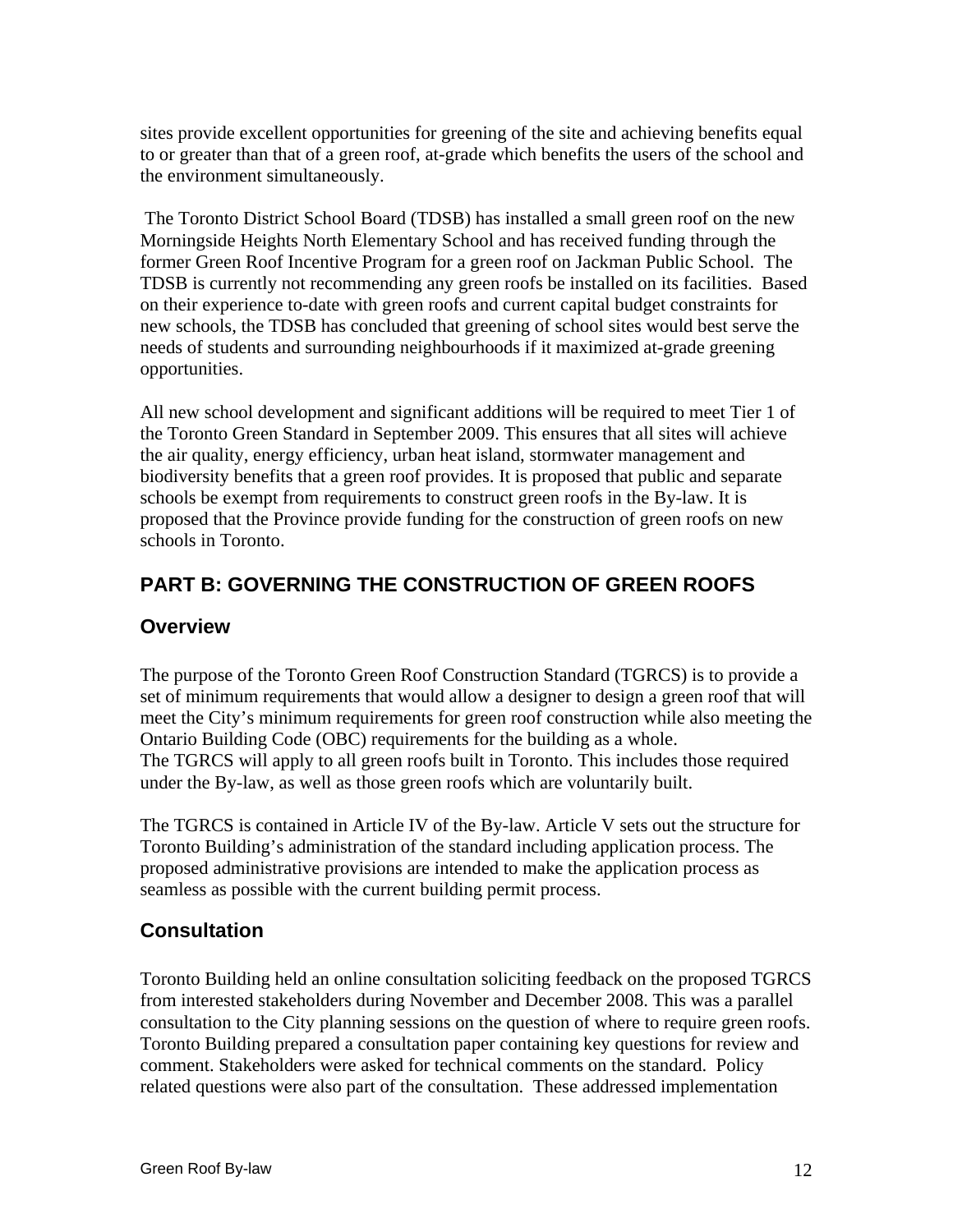matters and whether the proposed standard balanced prescriptive requirements and performance based guidelines for ease of application.

Toronto Building received close to thirty responses to the consultation from green roof manufacturers, designers, growers, builders and City ABCDs. Additional comments on the standard were provided to Toronto Building through the City Planning stakeholder sessions.

The comments on the City's proposed approach to the TGRCS were consistent in supporting a less prescriptive green roof construction standard. Several respondents noted that a standard should facilitate the construction and design of green roofs of all sizes, especially in the urban context of Toronto where smaller green roofs may be more prevalent.

The technical comments reviewed by Toronto Building staff and the Technical Advisory Group were supportive of the need for an engineering review to verify a roof's structural sufficiency for green roof installation. This requirement is consistent with current requirements of the Ontario Building Code for professional design review. There were two key issues raised by stakeholders with the initial draft of the proposed standard. 1. Issues with the section on Vegetative Performance including growing media depth and stormwater runoff coefficients. 2. The proposal to require that an Ontario Association of Landscape Architects Architect review and sign off on the green roof assembly. The revised TGRCS addresses these stakeholder concerns.

### **Supplementary Guidelines and Best Practices**

Stakeholder feedback strongly supported the development of an additional more detailed document with supplementary guidelines and best practices on green roof design in Toronto to augment the By-law. Green Roofs are relatively new in North America and the public expressed a strong interest in accessing as much information as possible on green roof design and building. In response, the technical review process identified components of the draft standard that should be identified as best practices, rather than requirements of the standard. The proposed By-law includes a provision to allow the Chief Building Official to develop a supplementary guideline document. The TAG will act as an advisory group to Toronto Building which will release the "Green Roof Guidelines and Best Practices" document prior to the effective date of the By-law. The document will be revised periodically to reflect new technologies and best practices as they evolve.

# **Technical Advisory Group**

The authority to develop provisions regulating construction in Ontario generally lies with the province. Green roofs are the only aspect of construction for which the City has the authority to set standards. In developing the TGRCS, Toronto Building has therefore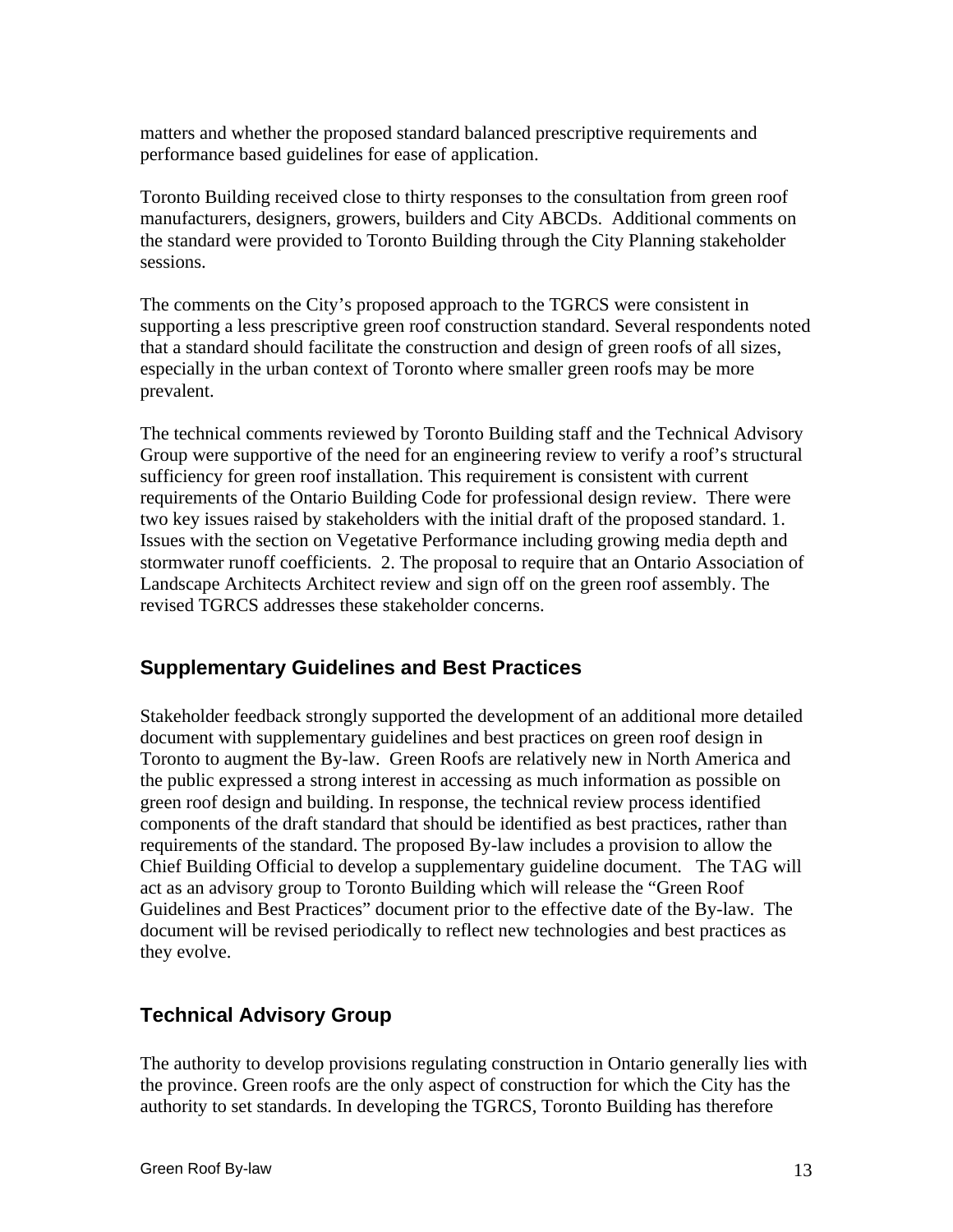undertaken a process normally under the purview of the province or by the federal government. It has been essential to subject the TGRCS to a level of analysis and due diligence consistent with other code setting organizations. In order to provide this analysis, the Chief Building Official established a Technical Advisory Group to review the proposed standard and consider the consultation comments. Council previously endorsed this approach and directed that any amendments or additions to the technical requirements of the standard undergo review by the TAG. The TAG Chair has submitted a report to the Chief Building Official recommending appropriate amendments to the standard based on the TAG review and consideration of public comments. That report is Attachment 2 to this report.

The TAG is comprised of members appointed by the Chief Building Official based on a terms of reference and matrix to ensure representation of various interests. The members have expertise in engineering, building science, architectural design and green roof research and development. Stakeholder groups represented include: Green Roofs for Healthy Cities; the Ontario Association of Architects; Building Industry and Land Development Association; the Ontario Association of Landscape Architects; the Ministry of Municipal Affairs and Housing; the Ontario Society of Professional Engineers and the Ontario Industrial Roofing Contractors Association. The TAG is chaired by a professor in Architectural Science from Ryerson University. A Toronto Building staff member is also on the TAG to provide guidance on potential enforcement and administrative aspects of the proposed standard.

The TAG met four times between December 2008 and March 2009 to review the public comments and the draft standard. From these discussions the TAG provided amendments to the standard. The recommendations include amendments to the proposed standard, considering stakeholder comments and in some cases additions to the standard. The report from the Chair of the Technical Advisory Group is attached to this report as: Attachment 2. This report provides a more in-depth overview of the key recommendations from the TAG.

The TAG will continue to act as a reference group to the Chief Building Official in the development of the Best Practices/Guidelines document. It is recommended that the group reconvene prior to the implementation date of the By-law to consider the need for any updates to the technical requirements of the standard. Council previously endorsed the recommendation that "proposed amendments or additions to the technical requirements of the Toronto Green Roof Construction Standard undergo review by the Green Roof Technical Advisory Group prior to consideration by Council." This process has been incorporated into the draft By-law.

### **The Revised Green Roof Construction Standard**

The revised TGRCS is Article IV of the Green Roof By-law. This section contains the minimum design requirements that green roofs must comply with in order to receive a building permit. The number of prescriptive requirements set out in the standard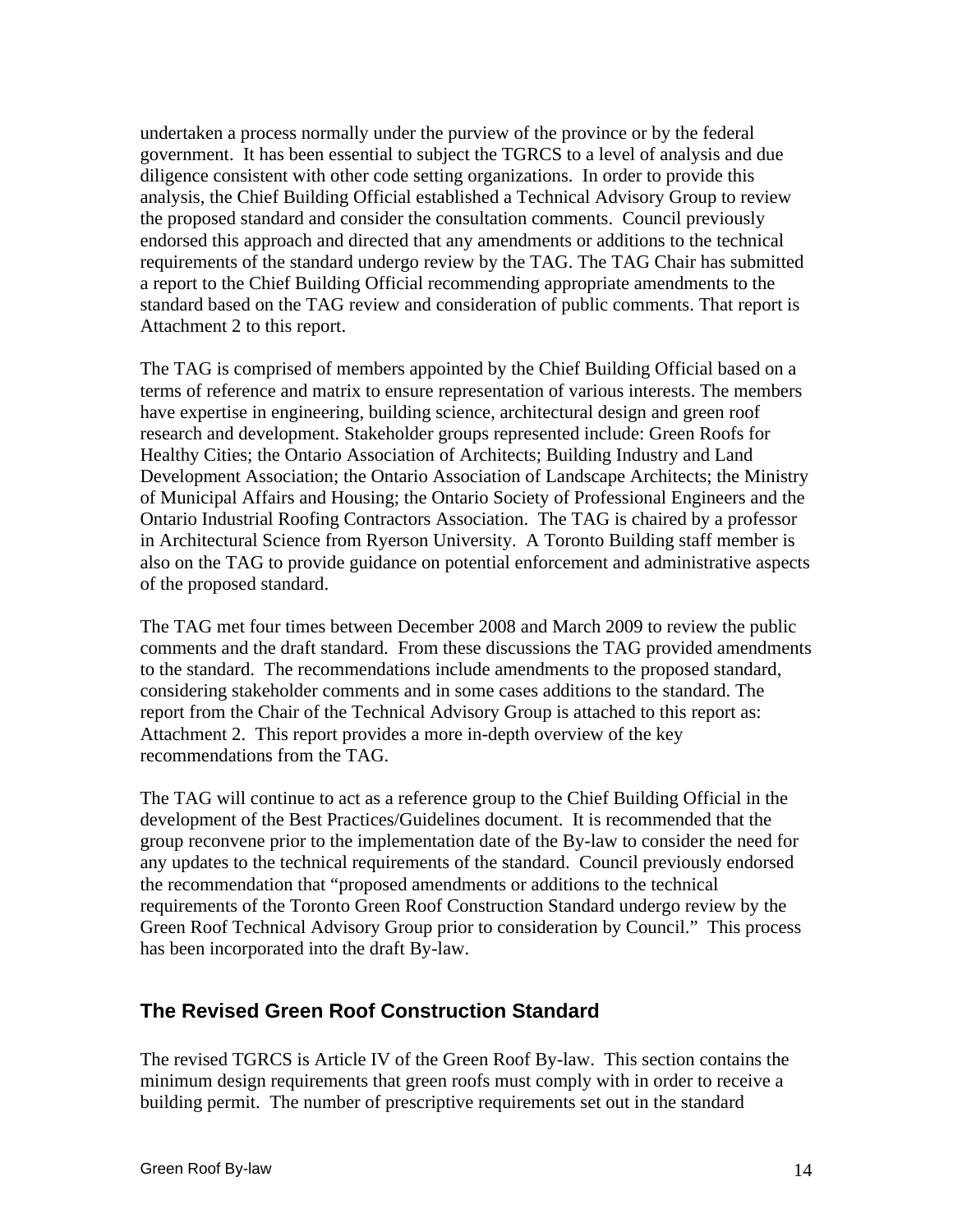previously considered by Council has been minimized to facilitate design innovation while still achieving the objectives of the Code and the City's policy objectives in "Making Green Roofs Happen".

The Supplementary Guide to the standard will serve as a companion document to the Bylaw and will contain best practices and explanatory materials including some issues included in the draft standard that was the subject of the consultation. The Guide will also include relevant sections of the OBC that intersect with green roof design and the requirements of the by-law.

The revised TGRCS covers the same scope as the draft standard. This report highlights key sections that have been amended as a result of the stakeholder consultation and recommendations from the Technical Advisory Group.

### **Green Roof Definitions**

The definitions section of the by-law defines green roofs for the purposes of the standard. The definition clarifies that the objective of a green roof is to support the growth of vegetation in a growing medium. The definition is also structured to ensure consistency with the provisions of the By-law requiring green roofs.

### **Structural**

The Structural section of the standard addresses increased loads that green roofs place on traditional roof systems. The TAG recommended that the standard provide designers with a default maximum value for calculating loads as a compliance alternative to the ASTM (American Society for Testing and Materials) standard contained in the draft standard. The section has been revised based on this recommendation to facilitate designer flexibility while ensuring consideration of safety issues.

### **Wind Uplift**

The Single Ply Roofing Industry (SPRI) and Green Roofs for Healthy Cities are in the process of developing a "Wind Design Standard for Vegetative Roofing Systems." This standard is targeted for completion in mid-2009 at which time it is expected to be adopted by the American National Standards Institute (ANSI). Therefore, there are presently no technical standards that provide a method of designing wind uplift resistance of green roof systems for reference in the By-law. As the final standard is not available, the proposed By-law cannot currently reference an incomplete standard.

Based on the technical advice from its consultant and recommendations from the Chair of the Technical Advisory Committee, the TGRCS has been amended to require that the structural analysis by the engineer detail how wind uplift pressures have been taken into account.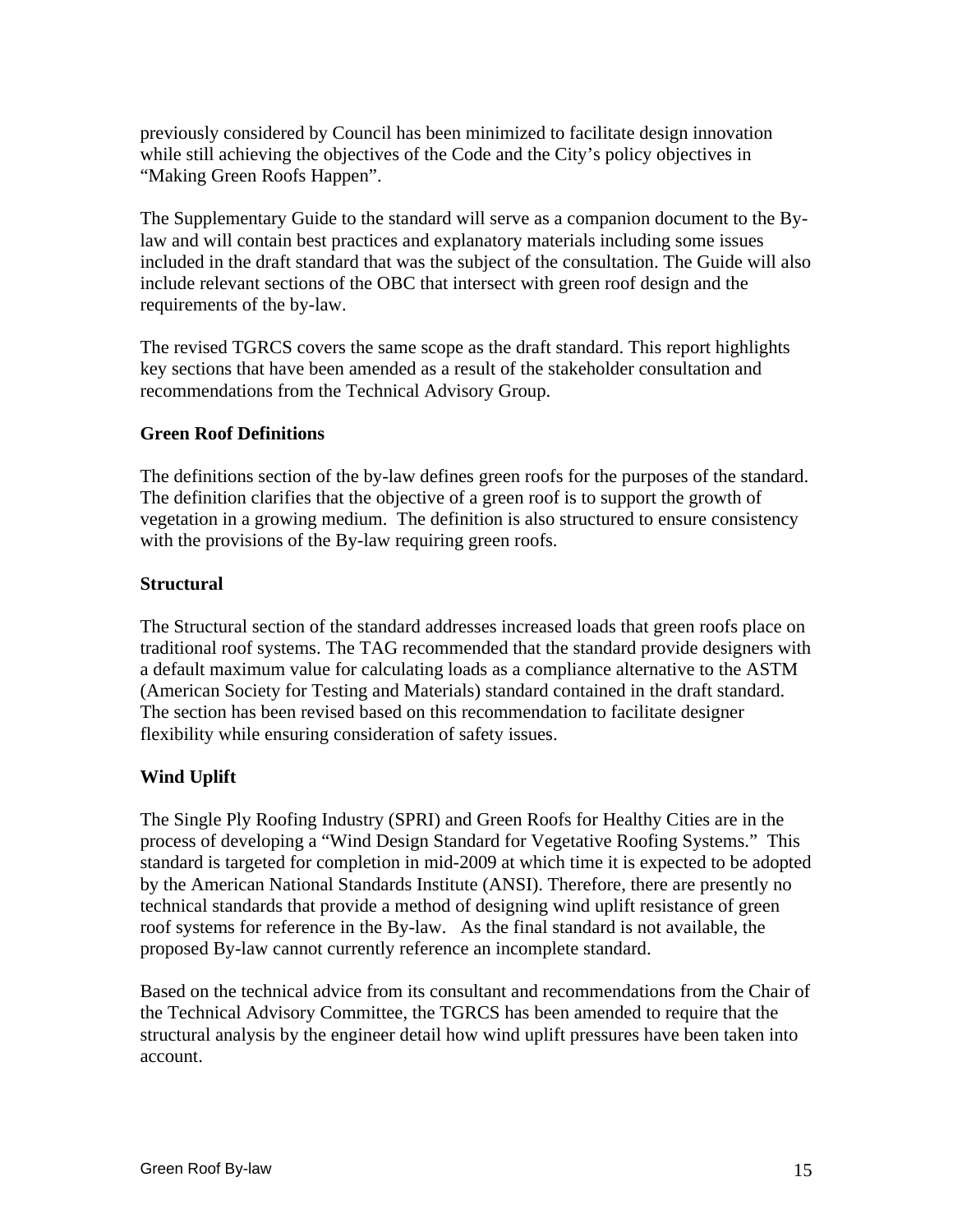Staff will reconvene the Technical Advisory Group to review the SPRI/ANSI "Wind Design Standard for Vegetative Roofing Systems" once it is completed for its applicability to Toronto and to consider recommendations for appropriate amendments to the TGRCS.

### **Fire Testing**

Similarly, there are presently no approved fire testing methodology for green roofs, which prevents their classification in terms of fire resistance. Standards for fire safety are also under development by the SPRI. Toronto Building anticipates that when these standards are adopted by ANSI sometime in 2009, the TAG will reconvene to consider whether these standards are appropriate for inclusion in the TGRCS. In the meantime, the standard includes provisions to require a vegetation free border in certain cases to act as fire breaks.

### **Waterproofing**

The Technical Advisory Group recommended that the standard include provisions for leakage testing of the green roof membrane as a quality assurance procedure. Appropriate quality assurance processes are necessary so that the green roof system can meet the expectations for performance over the building's design service life. The standard has been amended to incorporate this important procedure.

### **Vegetative Performance**

A significant component of any green roof is the growing media for the green roof vegetation. Growth media functions to retain water to sustain vegetation on the green roof. It is comprised of air, water, aggregate material and organic material. The design of growth media is also a matter of additional consideration when green roofs are designed for existing buildings as its design impacts the load capacity of the roof structure.

In the vegetative performance section, the draft standard proposed a prescriptive requirement for 150mm of growing medium depth. Defining this depth value was intended to support the construction of green roofs that meet the City's policy objectives (e.g., reduced stormwater runoff, energy efficiency). Stakeholders noted, however, that defining the growing medium at that depth may limit the types of green roof systems installed in the City and place unnecessary restrictions on designers and green roof manufacturers. This proposal has been revised in the new standard to allow designer flexibility while still meeting the City's green roof objectives as outlined in the City report "Making Green Roofs Happen.".

To support plant survivability in all green roofs, the standard requires that when structurally possible, the growing media should be at a minimum of 100mm or the designer may provide a report confirming that the engineered system as designed provides comparable survivability.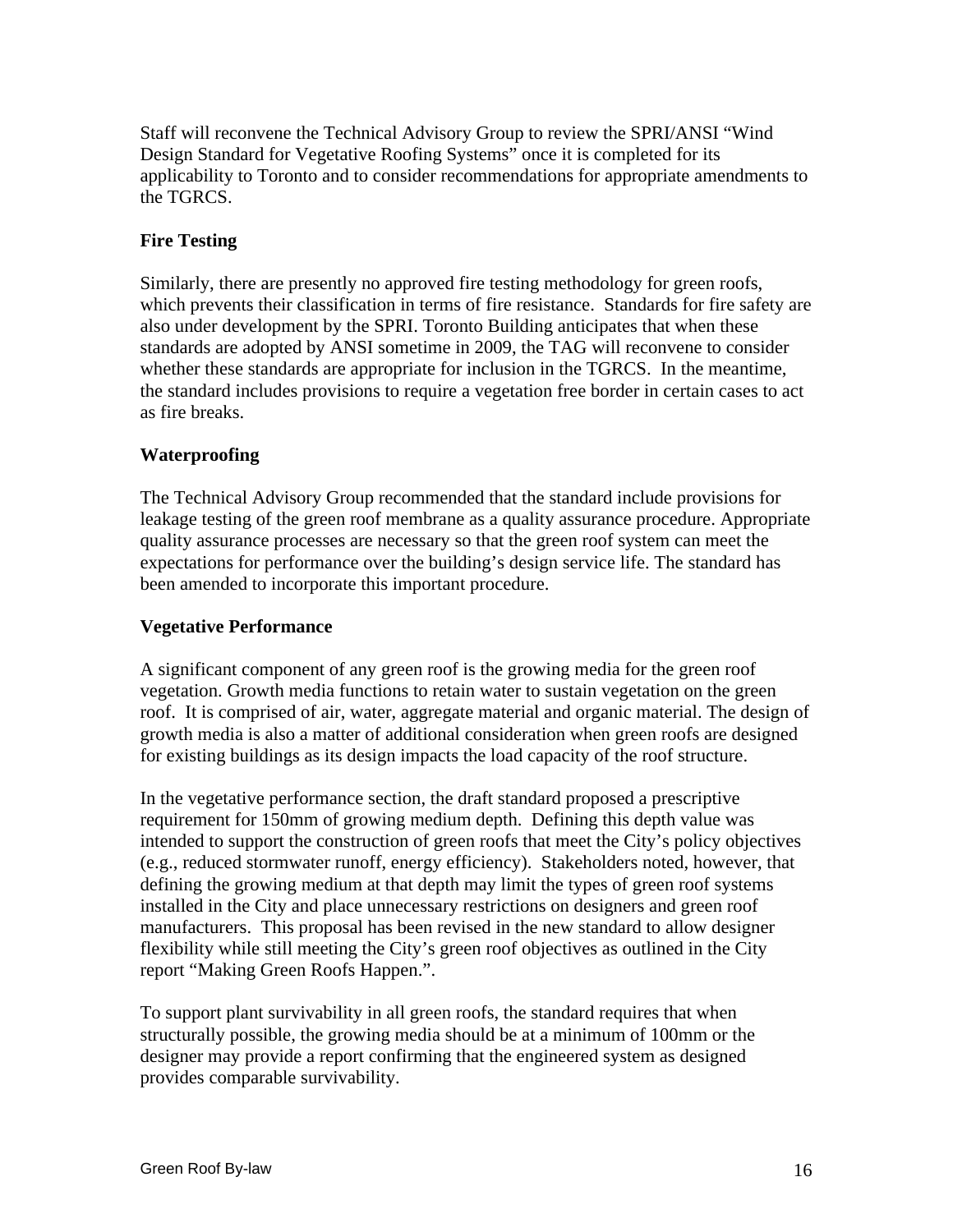The supplementary guidelines will encourage a growing media depth above 100mm to increase biodiversity in some cases. Amending this requirement was also intended to facilitate the construction of green roofs on existing buildings that may not have been able to support deeper depths of growing media.

### **Irrigation**

Green roofs require a certain amount of irrigation to initiate and sustain the vegetative cover. The amount of irrigation and the type of irrigation system required varies depending on the particular green roof system, including the choice of vegetation. The supplemental irrigation required is also dependent on the amount of natural precipitation during any period. The supplementary guidelines will recognize that irrigation requirements differ. The TGRCS requires that adequate measures be provided to permit necessary irrigation to assist with plant survivability.

### **Maintenance**

The matter of green roof maintenance was raised in both the Toronto Building technical consultation and the City Planning sessions. The TAG strongly recommended that the TGRCS include a maintenance component in order to ensure that the green roof components perform their required functions. The standard has been amended to require that applicants develop a maintenance plan which addresses the requirements of the growth media and the vegetation. The standard provides parameters for an acceptable plan. The contract of the contract of the contract of the contract of the contract of the contract of the contract of the contract of the contract of the contract of the contract of the contract of the contract of the cont

### **Designers**

The Ontario Building Code is consistent with the Act governing the professions of architecture and engineering which stipulate where professional design is required for the design and review of building construction. The TGRCS has been developed to be consistent with these by requiring mandatory review by professional designers in certain cases where prescriptive requirements are not available. This is to ensure that there is a level of responsibility and accountability in the design of green roofs, consistent with other buildings and building elements.

There are legal and practical limitations, however, to requiring review by designers other than Architects and Engineers in the TGRCS. During consultation stakeholders raised concerns with the proposal that Landscape Architects review may add significant additional costs to green roofs.

Instead of a mandatory requirement, the supplementary guideline document will suggest that green roof construction would benefit experienced advice in green roof design (e.g., Landscape Architects and persons qualified under the new Green Roof Professional program (developed by the organization Green Roofs for Healthy Cities).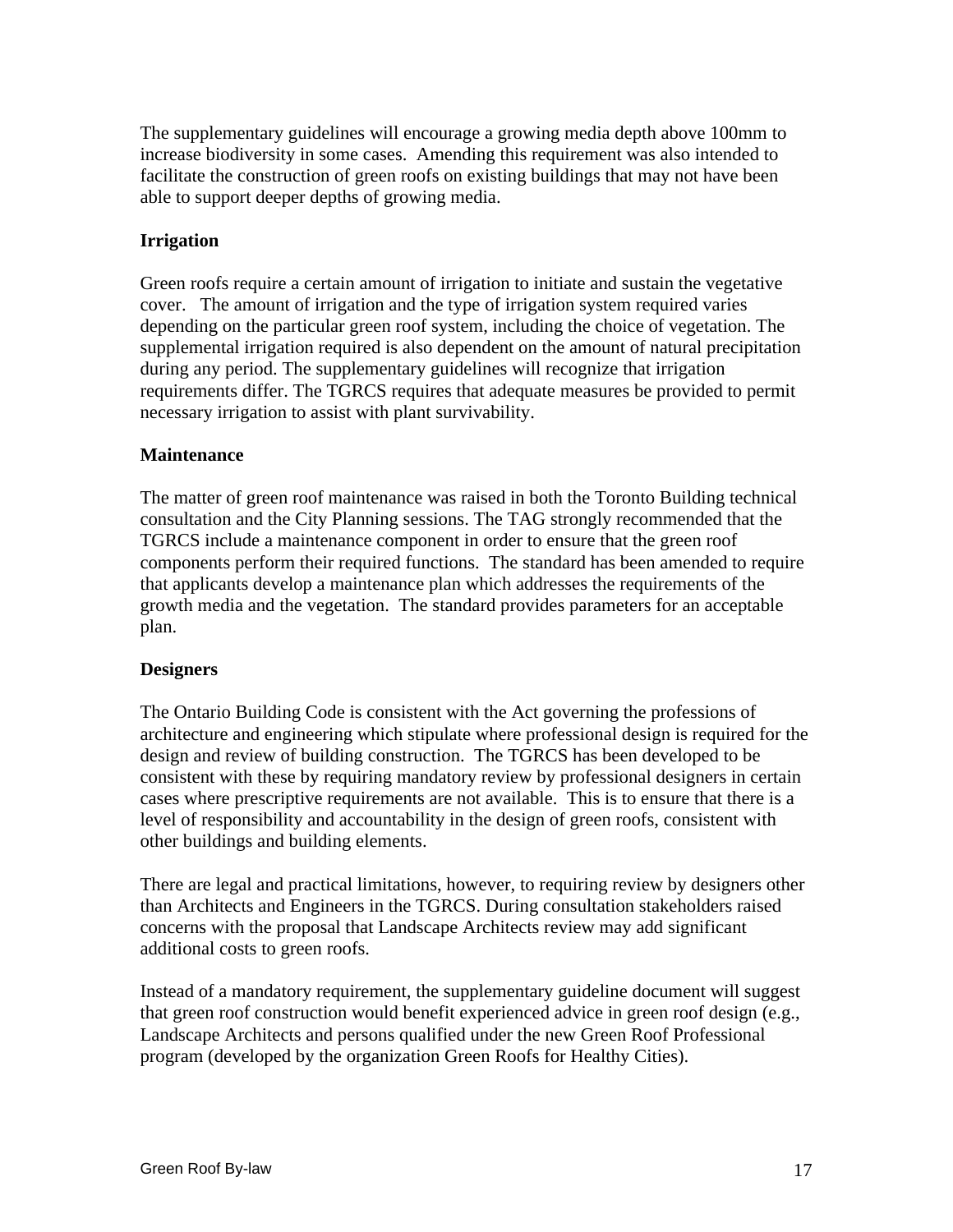# **Administration of the Green roof construction standard**

The Building Code Act provides the framework under which municipalities administer and enforce the Ontario Building Code. Section 108 of the City of Toronto Act provides the city with the authority to govern the construction of green roofs, but does not set out the manner in which the authority is to be administered. The November 2008 report outlined Toronto Building's proposal to set out an administrative structure parallel to the current system for building permits in the BCA. That report proposed a system including a specific "green roof permit".

The administrative structure in the By-law has been refined from the previous proposal, responding to stakeholder comments. The administration and enforcement of the TGRCS is intended to be seamless with the existing building permit process. Applicants would apply and pay for a building permit at the same rate that currently applies, rather than a separate "green roof permit". A building permit for a green roof would be issued by the Chief Building Official if all of the prescribed conditions are met. The provisions of the Municipal Code Chapter 363, "Construction and Demolition" would generally govern the application and issuance of building permits for green roofs under this By-law.

Building permit fees are charged to applicants to cover the direct and indirect costs of plan review and inspection. Staff will review the applications to ensure that they meet the minimum requirements of the Code and all applicable laws. Inspections are conducted to verify that construction has taken place in accordance with the approved plans.

Adoption of the recommendations in this bylaw will not impact the fees collected for green roof building permit applications. Where green roofs are part of the construction of a new building, the green roof is considered part of the building permit application, as is a "traditional" roof. An application for a stand alone building permit to construct a green roof is presently assessed the fee (2009 Toronto Building Fee Schedule) for "Re-Roofing with structural work, raise roof structure". It is recommended that the fee schedule be amended to clarify that this classification also includes green roofs.

# **IMPLEMENTATION**

### **Applicable Law**

Section 8 (a) of the Building Code Act obliges the Chief Building Official to issue a permit where all applicable law has been met. A by-law passed under Section 108 of the City of Toronto Act is currently not listed as applicable law. If the By-law is listed as an applicable law the Chief Building Official would have the authority to refuse the issuance of a building permit if the requirements of the By-law are not met. This includes the provisions requiring the construction of a green roof and the TGRCS.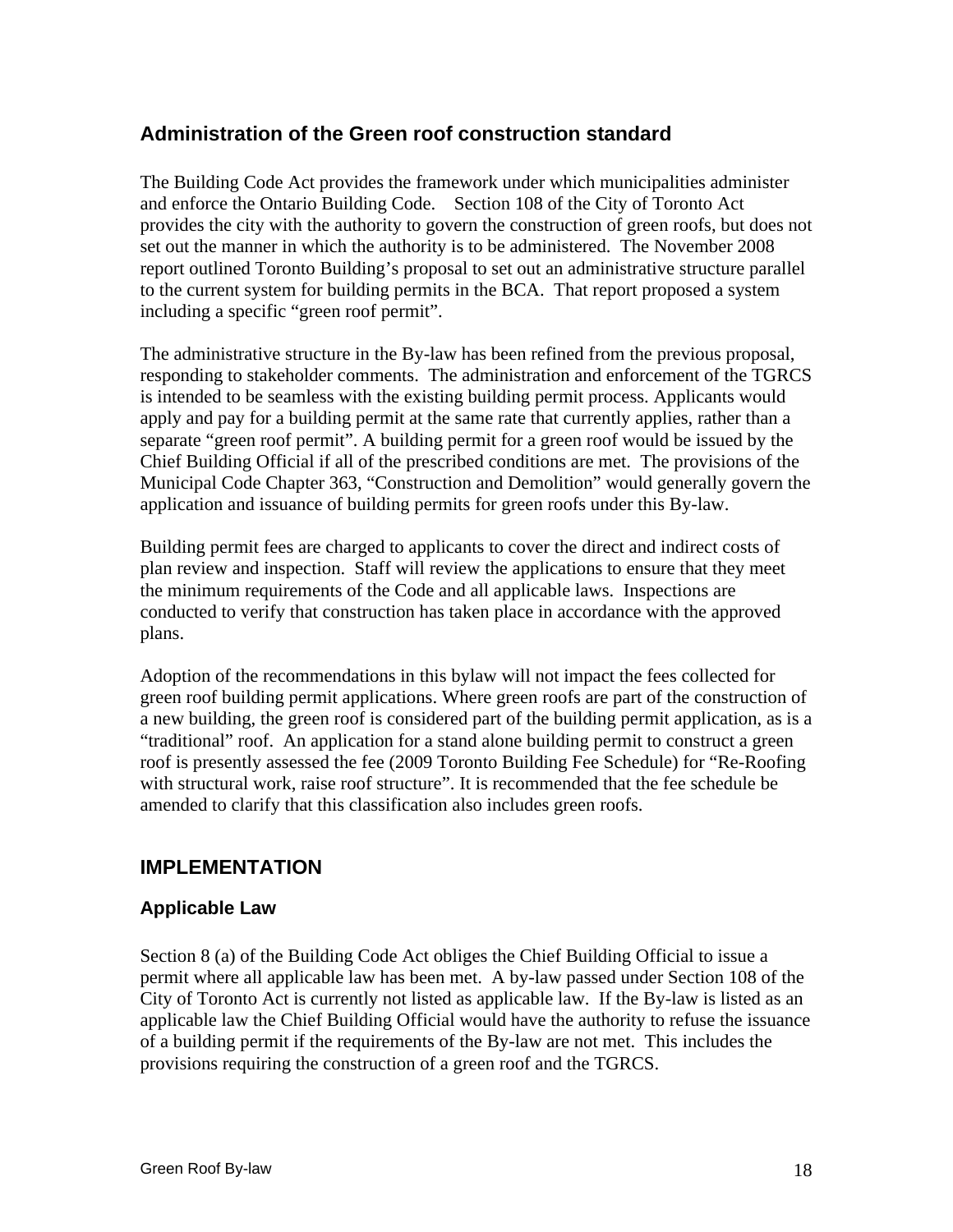In order for the City to effectively enforce the green roof By-law it will be necessary for the province to amend the Building Code Act regulations. If the proposed By-law comes into effect without a provincial amendment to the list of applicable law, the City runs the risk of a legal challenge when enforcing the By-law.

Toronto Building staff consulted with Ministry of Municipal Affairs and Housing staff in the development of the By-law. Provincial staff are aware of the need to establish the bylaw as applicable law to ensure that building permits issued meet the requirements of the By-law. It is recommended that Council request that the province amend the regulation under the Building Code Act, 1992 to include as applicable law a by-law made under section 108 of the City of Toronto Act, 2006.

### **Enforcement**

Any person who fails to construct or maintain a green roof in accordance with the Green Roof By-law is guilty of an offence and may be prosecuted under the Green Roof Bylaw. Prosecution may result in fines of up to a maximum fine of not more than \$100,000.

### **Variance Process**

Once the Green Roof By-law is in effect, any green roof that is required under the By-law must be constructed to meet the coverage criteria established in the Green Roof By-law. It is recognized that there may be site specific conditions that could limit the size of a green roof, and in some situations, preclude the construction of a green roof at all, including the desire for distinctive architectural features. To address this, it is proposed that where a green roof is required under the Green Roof by-law, and an applicant is unable to construct a green roof in accordance with the coverage requirements, the applicant may request a site-specific variance to the By-law from the Chief Planner. If an applicant seeks a complete exemption from the green roof requirement of the By-law, an appeal should be made to City Council.

In the case where a variance is granted by the Chief Planner or exemption is granted by City Council, it is recommended that cash-in lieu of a green roof be paid. This amount should be equivalent to the cost of the area of the green roof that is required under the By-law, but is not being provided by the applicant. It is recommended that any funds collected through the cash-in lieu process be directed to the Eco-Roofs Incentive Program, which provides incentives for the installation of green roofs on existing industrial, commercial and institutional buildings.

One common concern that was expressed during stakeholder consultation was the need for adequate time to plan for the inclusion of a green roof into a project. It is therefore recommended that the Green Roof By-law come into effect January 31, 2010. Developments that have received or submitted an application for a Building Permit prior to January 31, 2010 will be exempt from the requirement for a green roof under the Bylaw. A grandfathering clause will be included in the By-law.